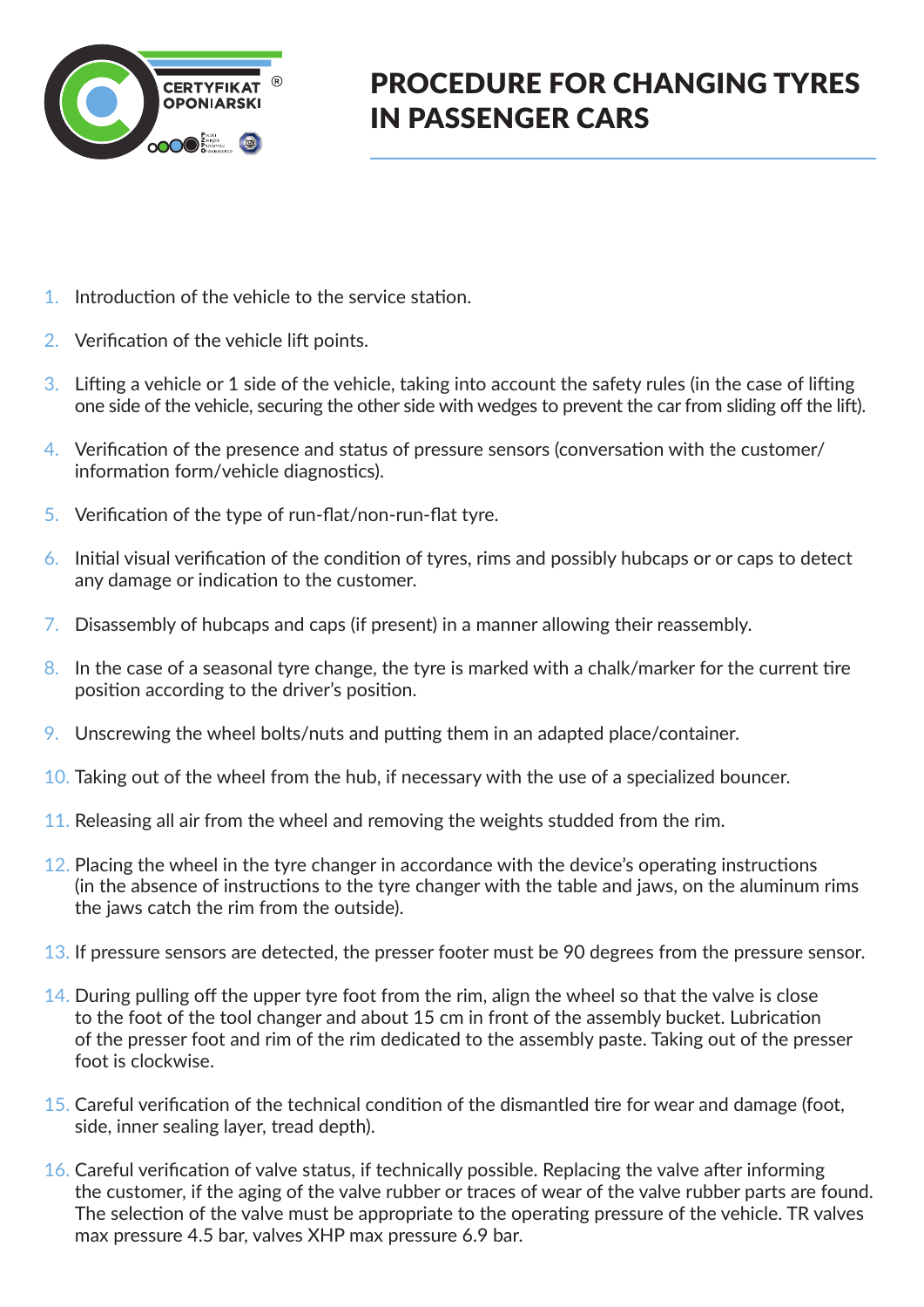- 17. Careful verification of the rim condition and its cleaning, especially from the hub, for accurate balancing.
- 18. Careful verification of the technical condition of the tyre to be installed even in the case of a new tyre (tread, side walls, feet, inner sealing layer).
- 19. Verification of the direction of the tread of the mounted tyre and its external/internal side.
- 20. Lubrication of both tyre feet with a dedicated paste/mounting ointment. In the presence of pressure sensors, there is no application of the assembly paste to the sensor itself, which would cause the opening over the pressure sensor to clog.
- 21. Tyre application by the manufacturer's instructions for the manufacturer fitting.
- 22. In the presence of pressure sensors during fitting the tyre on the rim, place the wheel in such a position that the valve with the pressure sensor is located 15 cm behind the point of support of the tyre on the rim.
- 23. In the presence of pressure sensors, be careful not to pinch the valve between the rim of the rim and the tyre foot.
- 24. Verification of the pressure level according to the vehicle manufacturer's recommendations (sticker, instruction manual, professional databases) or after consultation with the customer.
- 25. Inflating the wheel with a compressor using an approved pressure gauge (in the case of the procedure for the "very good" certificate level or the "exemplary" homologated manometer must have a calibration certificate no older than the last 6 months).
- 26. Checking the valve's tightness.
- 27. Placing the wheel on the balancer and applying the procedure in accordance with the device manufacturer's instructions.
- 28. Thorough verification of the condition of the inflated tire (possible bulges, cracks).
- 29. Use for balancing weights appropriate to the type of rim.
- 30. Cleaning the nuts/bolts and hub contact with the rim using a wire brush.
- 31. Installation of the wheel on the car with regard to the rotation schemes for the type of vehicle and taking into account the condition of tyres on axles (installation of better tires always on the rear axle, regardless of whether the drive is front or rear - excluding cars with different sizes between the front and rear axles and excluding 4x4 vehicles, in which tyres on both axles must be the same).
- 32. Inserting bolts/nuts and screwing them into the thread by hand.
- 33. Pre-tightening of the opposite bolts/nuts (with 4 bolts/nuts) or on the star line (with 5 or 6 bolts/ nuts) using a pneumatic or electric wrench.
- 34. Lowered the vehicle and offset of the hoist components.
- 35. Verification of the tightening torque of bolts/nuts in accordance with the manufacturer's instructions for the vehicle.